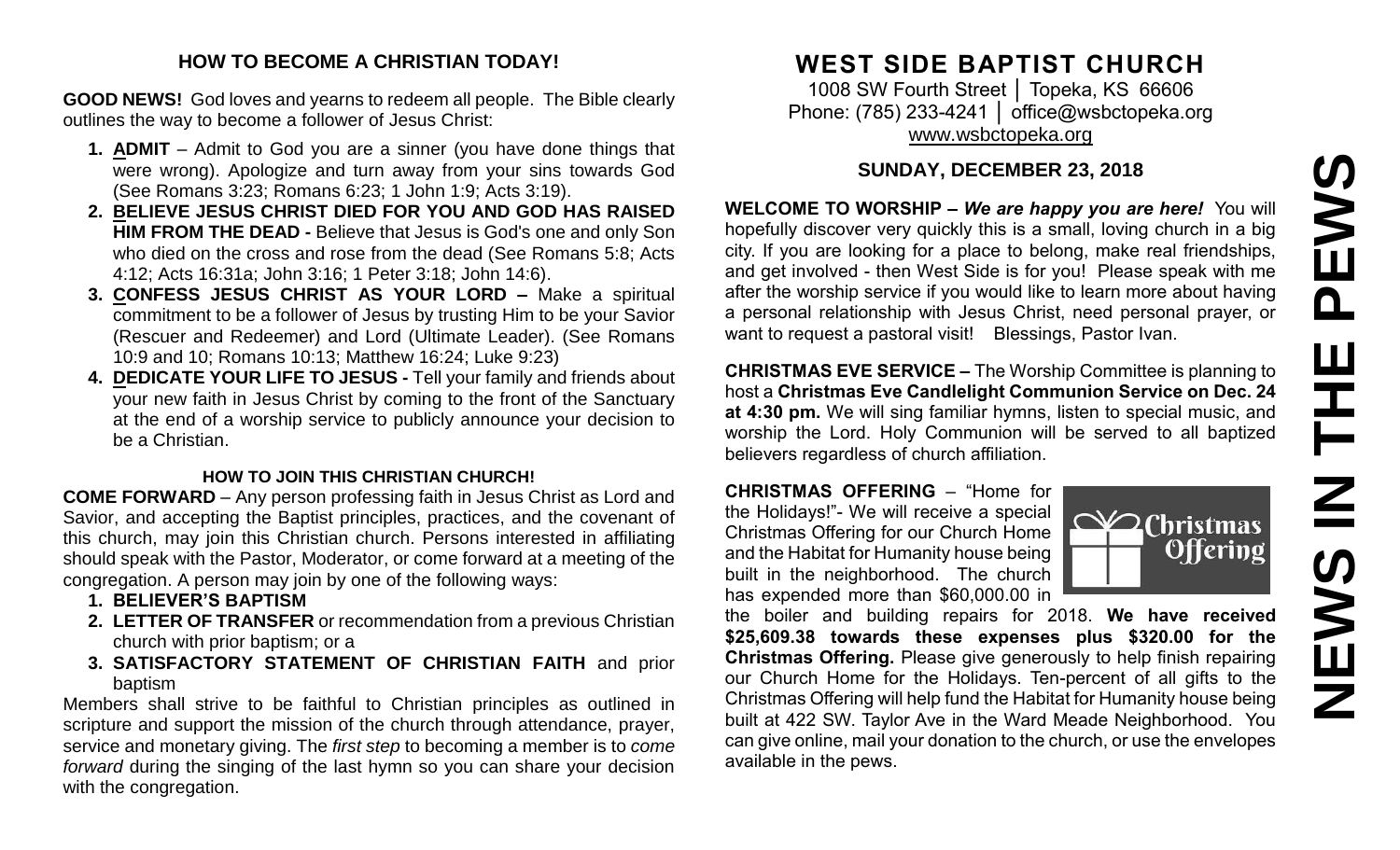**ANNUAL REPORTS –** It is that time again for all the Council members to start thinking of what you want in your report. Please submit your report to Lynda in the Church Office [office@wsbctopeka.org](mailto:office@wsbctopeka.org) by Friday, January 18, 2019. The **Annual Meeting will be held on Sunday, Jan. 27 at 12:00 pm, downstairs.** 

**BIBLE READING PLAN –** Anyone wanting a Bible reading plan for 2019 can find them at no cost outside the office. Please feel free to take one.

**BIBLE STUDY -** Come for the one-hour small group study of the biblical book **"BOOK OF ESTHER" on Wednesdays at 10:30 am in Holmer Hall**. Bible studies are free and open to the public. **No Bible Study on Wednesday, December 26, 2018, or January 2, 2019.**

**BREAKFAST ON SUNDAYS** – Sign-up if you plan to attend the free breakfasts on Sunday mornings in the Fellowship Hall starting at 8:30 am. All ages are welcome. All food is available at no cost.



**CHRISTMAS FIFTH SUNDAY SING –** What is your favorite Christmas hymn?



Join us for a **Fifth Sunday Carol Sing on Sunday, December 30 at 10:30 am**. The service will tell the Story of Christ's Birth with songs (no sermon)! What songs do you want to sing for Christmas? Share with Janet Nyfeler the name of the hymn you want to sing! The Music Committee has planned to sing all thirty traditional favorite Christmas hymns on Sundays and Christmas Eve during the Advent/Christmas Season. The Pastor will be on vacation.

**CHRISTMAS & NEW YEAR'S HOLIDAY –** The Church Office will be **CLOSED on Monday and Tuesday, December 24-25** in observance of the Christmas holiday. The Office will be closed on **Monday and Tuesday, December 31 and January 1** in observance of the New Year holiday. Call the Pastor at home if you have an emergency.



**DIRECTORY** – The Church Office printed an updated Address and Phone Directory. Please see an Usher or Church Office for a free copy. Send all corrections to Lynda Cokeley, Church Secretary at [office@wsbctopeka.org.](mailto:office@wsbctopeka.org)

#### **WEEKLY CALENDAR**

#### **SUNDAY, DECEMBER 23**

| Breakfast (FH)                             |
|--------------------------------------------|
| <b>Sunday School</b>                       |
| Worship Service (S)                        |
| Christ-N-Bowl at Gage Bowl (MS + HS Youth) |
|                                            |

#### **MONDAY, DECEMBER 24 CHRISTMAS EVE**

| $9:00$ am         | No Music Committee Meeting (HH) |
|-------------------|---------------------------------|
| $9:00 - 11:00$ am | No Baby Closet Ministry         |
| $4:30 \text{ pm}$ | <b>Christmas Eve Service</b>    |

#### **TUESDAY, DECEMBER 25 MERRY CHRISTMAS! OFFICES CLOSED**

#### **WEDNESDAY, DECEMBER 26**

| $10:30$ am       | No Bible Study (HH)                     |
|------------------|-----------------------------------------|
| $3:30 - 5:30$ pm | No Fruit & Vegetable Food Pantry (FH)   |
| $5:00 - 7:00$ pm | <b>Baby Closet Ministry</b>             |
| $5:30 - 6:00$ pm | No WWW Supper                           |
| $6:00 - 7:00$ pm | No WWW Bible Club and Adult Bible Study |
| $7:00 - 8:00$ pm | No Choir Practice (S)                   |
|                  |                                         |

#### **THURSDAY, DECEMBER 27**

| $1:00 - 3:00$ pm | <b>Baby Closet</b>                     |
|------------------|----------------------------------------|
|                  | No Ward Meade Neighborhood Improvement |
|                  | <b>Association Meeting</b>             |

#### **FRIDAY, DECEMBER 28 OFFICES CLOSED**

#### **SATURDAY, DECEMBER 29**

1:00 pm Worship Team Practice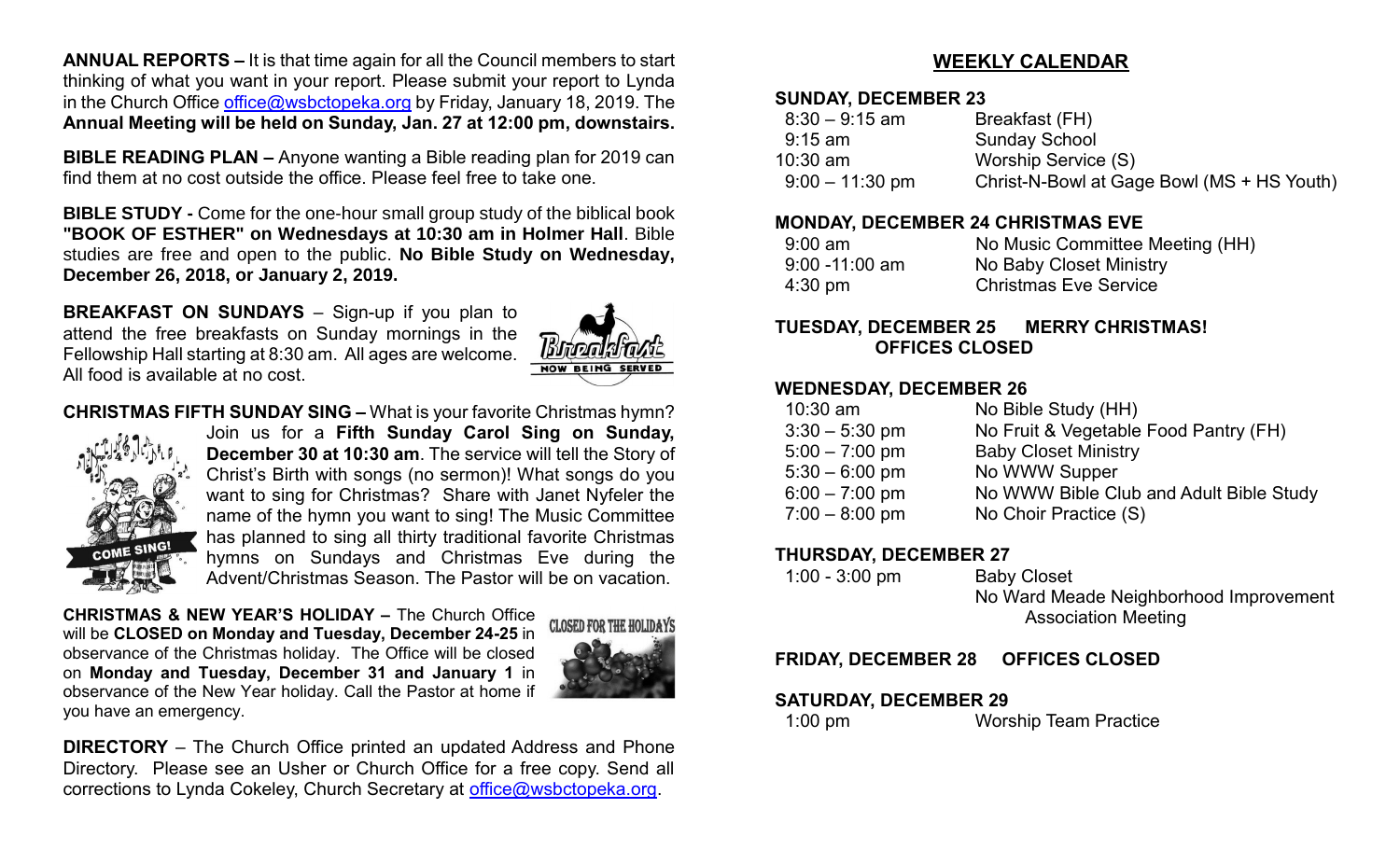#### **IN OUR THOUGHTS AND PRAYERS**

Abbey – young girl with leukemia Al Carpenter – Healing for health concerns Bradley Carpenter – Healing for health concerns Harry and Pat Carpenter – Healing for health concerns Pat Carreno – Healing for health concerns Almira Collier – Healing for health concerns Larry Gill – Healing (Harry Carpenter's Friend) Emily Hersh – Travel and stay in Argentina Janice and Karen Kirby – Healing for health concerns Ernie and Judy Longstaff – Healing for health concerns Nancy May – Healing for health concerns Marie Merrifield – Healing for health concerns Cale Miller – Healing for health concerns (Harry's Friend) Rogene Moody – Healing for health concerns Pat – Healing for health concerns (Virginia Mansfield's friend at Brewster Pl) Edward Perkins – New Address: See Church Office for Address Becky Poe – Healing for health concerns Bob Roesler – Interim Minister at FBC of Topeka, starting Feb. 1, 2018 Jill Roesler – Healing for health concerns See Church Office for Address Bruno Sprenks – Healing for health concerns Keith Springer – Healing for health concerns (Marianne Spano's brother) John Swain – Healing for health concerns Lola Zab - Healing for health concerns (Marianne Spano's sister)

#### **HOMEBOUND & CARE FACILITIES:**

\*Portia Allbert - \*Alice Kieffer – \*June Cunningham – Brewster Place \*Etta Landis –Capital Ridge \*Shirley Dell – \*Mae Martin – Plaza West \*Helen Farrar – Plaza West \*Ken Paslay – Atria Place \*Reg Kirby – Home with Hospice \*Theo Penny – Lawrence<br>\*Gerald Haney – \* \*Edward Perkins – Frazie \*Russ Hunter – \* \*Hazel Smith-Tindall -\*Juanita Plankinton –

\*Edward Perkins – Frazier H

**END-OF-THE-YEAR DONATIONS –** Please consider giving an **End-of-the-Year financial gift by mail or in person.** West Side Baptist Church is registered 501(c)(3) not-for-profit religious organization under the Internal Revenue Code. Donations may be tax deductible as provided by law. **All donations for 2018 must be received on or before December 31 to be included in your Financial Giving statement.** See Bill Merrifield, Stewardship Secretary, for an up-to-date giving record to meet or exceed your pledge. See Nancy Lindberg, Church Treasurer, to make a donation of stocks, bonds, IRA distribution, or other securities.

**FRUIT & VEGETABLE FOOD PANTRY –** Free bread, fruits, and vegetables on **Wednesdays from 3:30 pm to 5:30 pm** or while supplies last. **No food pantry on Wed., Dec. 26 or Wed., Jan. 2, 2019.** All food is available at no cost.



**HABITAT FOR HUMANITY –** The Congregation voted unanimously during



its Quarterly Business Meeting on April 29 to partner with Habitat for Humanity in the **"Build on Faith" project at 422 SW Taylor**. Donations for "Habitat House" will be received for the new house in our neighborhood. *Contact:* Nikki MacMillan, Volunteer Coordinator at Phone (785) 234-4322 or [volunteer@topekahabitat.org.](mailto:volunteer@topekahabitat.org)

**MIDWINTER MISSION & EVANGELISM CONFERENCE** – The Am. Baptist Churches of the Central Region (ABCCR) **Midwinter Mission and Evangelism Conference will be held on Friday and Saturday, Jan. 18-19 at the Cross Wind Conference Center in Hesston, Ks.** Speakers: Rev. Glynis LaBarre and Missionaries Barbara & Dwight Bolick. Register online: <https://abccr.org/mid-winter-mission-evangelism-conference>

**RETIRED MINISTERS AND MISSIONARIES OFFERING –** In 1977,

American Baptist Churches USA launched RMMO to continue this appreciation of God's service. The offering is rooted in thankfulness and honors the individual acts of support and faith that recipients have shown to their congregations and communities. This year's



Retired Ministers & **Missionaries** Offering 2018

theme, Extending Our Hands to Our Neighbors illustrates the importance of